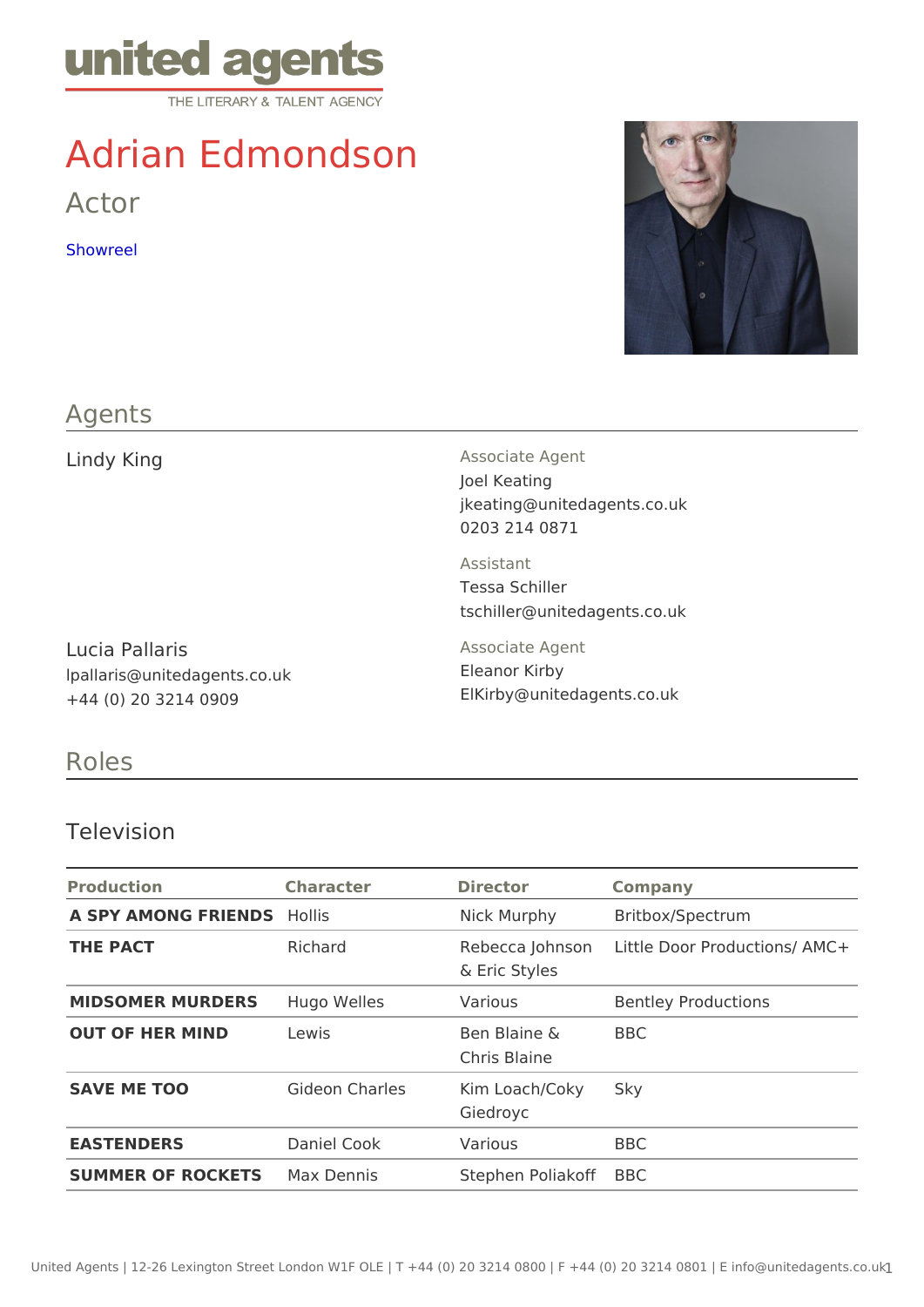| <b>Production</b>                                                  | <b>Character</b>               | <b>Director</b>                     | <b>Company</b>                             |
|--------------------------------------------------------------------|--------------------------------|-------------------------------------|--------------------------------------------|
| <b>BANCROFT (Series 1 &amp;</b><br>2)                              | Superintendent Cliff<br>Walker | John Hayes                          | <b>ITV</b>                                 |
| <b>CHEAT</b>                                                       | William                        | Louise Hooper                       | <b>Two Brothers Pictures</b>               |
| <b>RETRIBUTION</b>                                                 | Peter Elliot                   | William McGregor                    | <b>BBC Scotland</b>                        |
| <b>STRIKE BACK</b>                                                 | James McKitterick              | <b>Bill Eagles</b>                  | Sky One                                    |
| <b>URBAN MYTHS</b>                                                 | Leslie Conn                    | Jim O'Hanlon                        | <b>Sky Arts</b>                            |
| <b>UPSTART CROW</b>                                                | Sergeant Dogberry              | <b>Richard Boden</b>                | <b>BBC</b>                                 |
| <b>SAVE ME</b>                                                     | <b>Gideon Charles</b>          | Various                             | <b>Gone Productions Ltd</b>                |
| <b>GENIUS</b>                                                      | David Hilbert                  | Various                             | EUE/Sokolow/National<br>Geographic Channel |
| <b>ONE OF US</b>                                                   | Peter Elliott                  | William McGregor                    | <b>BBC</b>                                 |
| <b>WAR AND PEACE</b>                                               | Count Ilya Rostov              | Tom Harper                          | <b>BBC</b>                                 |
| <b>MISS AUSTEN REGRETS</b>                                         | Henry Austen                   | Jeremy Lovering                     | <b>BBC</b>                                 |
| <b>CHERNOBYL</b>                                                   | Legasov                        | Nick Murphy                         | <b>BBC</b>                                 |
| <b>PREY</b>                                                        | <b>DCI Warner</b>              | Nick Murphy                         | <b>Red Production Company</b>              |
| <b>THE BLEAK OLD SHOP</b><br><b>OF STUFF</b>                       | Headmaster<br>Wackville        | Ben Gosling Fuller BBC              |                                            |
| <b>RONJA, THE ROBBER'S</b><br><b>DAUGHTER</b>                      | Noodle Pete                    |                                     | <b>NHK Enterprises</b>                     |
| <b>HOLBY CITY</b>                                                  | Percy 'Abra' Durrant Various   |                                     | <b>BBC</b>                                 |
| <b>JONATHAN CREEK</b>                                              | <b>Brendan Baxter</b>          | Sandy Johnson  <br>Keith Washington | <b>BBC</b>                                 |
| IF YOU SEE GOD, TELL Gordon Spry<br><b>HIM</b>                     |                                | <b>Marcus Mortimer</b>              | <b>BBC</b>                                 |
| <b>ABSOLUTELY</b><br><b>FABULOUS</b>                               | Hamish                         |                                     | <b>BBC</b>                                 |
| <b>BLACKADDER,</b>                                                 | The Red Baron                  | <b>Richard Boden</b>                | <b>BBC</b>                                 |
| <b>FILTHY, RICH &amp;</b><br><b>CATFLAP</b>                        | <b>Eddie Catflap</b>           | Paul Jackson   Ed<br><b>Bye</b>     | <b>BBC</b>                                 |
| <b>THE DANGEROUS</b><br><b>BROTHERS ON</b><br><b>SATURDAY LIVE</b> | <b>Sir Adrian Dangerous</b>    |                                     | Channel 4                                  |
| <b>TEENAGE KICKS</b>                                               | Vernon                         |                                     | <b>ITV</b>                                 |
| <b>HAPPY FAMILIES</b>                                              | Guy Fuddle                     | Paul Jackson                        | <b>BBC</b>                                 |
| <b>BOTTOM</b>                                                      | <b>Eddie Hitler</b>            | Ed Bye   Bob<br><b>Spiers</b>       | <b>BBC</b>                                 |
| <b>THE YOUNG ONES</b>                                              | Vyvyan                         | Paul Jackson  <br>Geoff Posner      | <b>BBC</b>                                 |